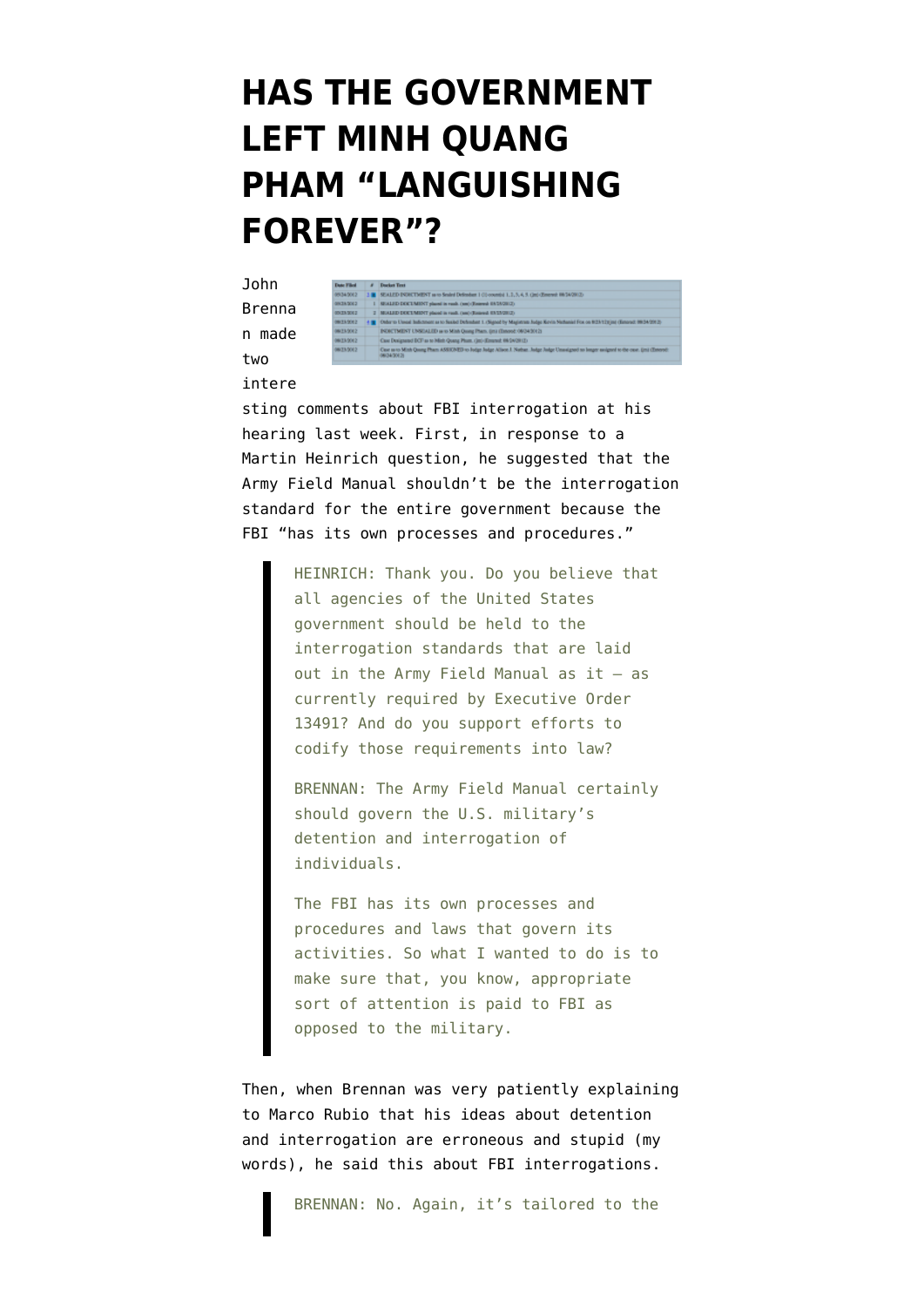circumstances. Sometimes an individual will be Mirandized. Sometimes they will not be Mirandized right away. Mirandizing an individual means only that the information that they give before then cannot be used in Article III court.

But, in fact, the FBI do a great job as far as eliciting information after they're Mirandizing them, and so they can get information as part of that type of negotiation with them, let them know they can in fact languish forever, or we can in fact have a dialogue about it intelligently.

"They can languish forever"? I didn't think the Sixth Amendment had a "languish forever" exception.

But Brennan's apparent belief there is one got me thinking about Minh Quang Pham, whom I wrote about [here.](http://www.emptywheel.net/2012/07/02/some-data-points-on-minh-qhang-pham-aqaps-graphic-artist-of-mass-destruction/)

Pham is a Vietnamese immigrant to the UK who traveled to Yemen in December 2010 and went on to help Samir Khan produce Inspire magazine. He was [arrested to great fanfare](http://www.fbi.gov/newyork/press-releases/2012/alleged-associate-of-al-qaeda-in-the-arabian-peninsula-charged-in-new-york-with-providing-material-support-and-receiving-military-training-in-yemen) last June, when his [May 24 indictment](http://www.emptywheel.net/wp-content/uploads/2013/02/gov.uscourts.nysd_.397017.3.0.pdf) was purportedly unsealed. Though his docket shows no sign of that unsealing; rather, it says the indictment was unsealed two months later. He returned to the UK in December 2011, where he was held in immigration detention. It's unclear whether he's still there — the Brits [can hold someone in](http://www.guardian.co.uk/commentisfree/2012/dec/18/britain-detaining-immigrants-indefinitely) [detention indefinitely](http://www.guardian.co.uk/commentisfree/2012/dec/18/britain-detaining-immigrants-indefinitely) and extradition to the US has been taking a lot of time of late — or whether he was moved here either in June when DOJ [had a big dog and pony show over his arrest](http://www.fbi.gov/newyork/press-releases/2012/alleged-associate-of-al-qaeda-in-the-arabian-peninsula-charged-in-new-york-with-providing-material-support-and-receiving-military-training-in-yemen) or in August when the docket says [his previously](http://www.emptywheel.net/wp-content/uploads/2013/02/gov.uscourts.nysd_.397017.4.0.pdf) [unsealed indictment was unsealed.](http://www.emptywheel.net/wp-content/uploads/2013/02/gov.uscourts.nysd_.397017.4.0.pdf) That's the last thing that appears in Pham's docket. I've asked SDNY for a status report but have not yet gotten an answer.

In any case, one of the last people with ties to